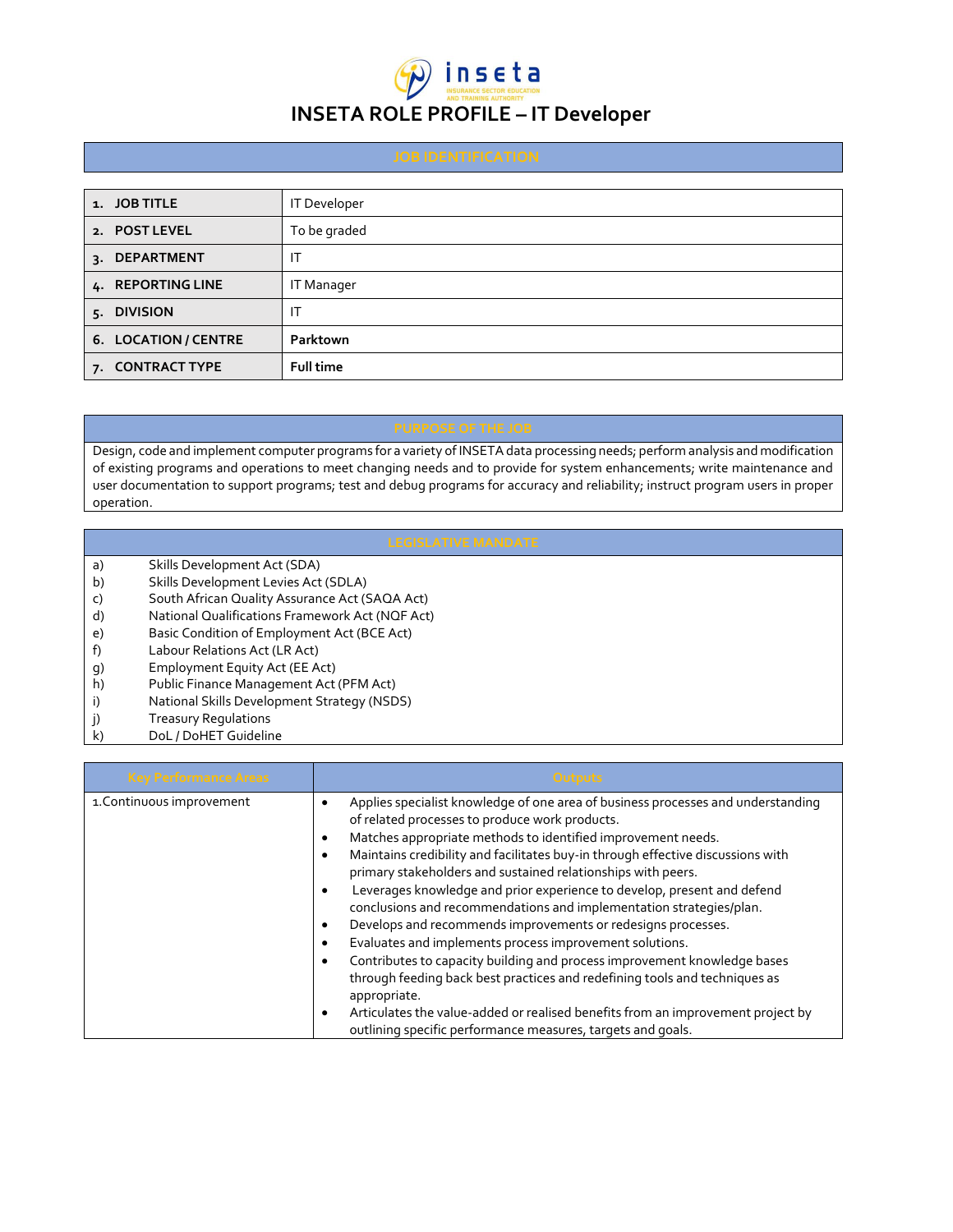| 2. Citizen focus and responsiveness            | Monitors citizen/customer product/service standards to ensure that established<br>$\bullet$<br>standards are met.<br>Introduces new product/service standards to respond to citizen/customer needs.<br>$\bullet$<br>Establishes a schedule or plan for satisfying citizen/customer needs and<br>$\bullet$<br>expectations.<br>Pursues the completion of work objectives that supports meeting citizen/customer<br>$\bullet$<br>needs and expectations.<br>Delivers services or products to client or citizen in a timely manner.<br>$\bullet$<br>Follows up with the citizen or client in a timely manner to ensure that the services<br>$\bullet$<br>were satisfactory.<br>Develops improvement processes for setting and reviewing products and services.<br>$\bullet$<br>Meets regularly with members of the community and or other role-players to build<br>$\bullet$<br>mutual understanding.<br>Maintains impartiality always by listening carefully to others and not to provide<br>$\bullet$<br>arguments.<br>$\bullet$ |
|------------------------------------------------|---------------------------------------------------------------------------------------------------------------------------------------------------------------------------------------------------------------------------------------------------------------------------------------------------------------------------------------------------------------------------------------------------------------------------------------------------------------------------------------------------------------------------------------------------------------------------------------------------------------------------------------------------------------------------------------------------------------------------------------------------------------------------------------------------------------------------------------------------------------------------------------------------------------------------------------------------------------------------------------------------------------------------------|
| 3. Developing others                           | Diagnoses performance issues, and determines appropriate development<br>$\bullet$                                                                                                                                                                                                                                                                                                                                                                                                                                                                                                                                                                                                                                                                                                                                                                                                                                                                                                                                               |
|                                                | approach to suit the individual's learning style.<br>$\bullet$                                                                                                                                                                                                                                                                                                                                                                                                                                                                                                                                                                                                                                                                                                                                                                                                                                                                                                                                                                  |
|                                                | Paces the level and quality of instruction or coaching to allow assimilation of the<br>$\bullet$                                                                                                                                                                                                                                                                                                                                                                                                                                                                                                                                                                                                                                                                                                                                                                                                                                                                                                                                |
|                                                | learning matter.                                                                                                                                                                                                                                                                                                                                                                                                                                                                                                                                                                                                                                                                                                                                                                                                                                                                                                                                                                                                                |
|                                                | Encourages self-reliance and is approachable and reliable.<br>$\bullet$<br>Offers own expertise to peers, stakeholders.<br>$\bullet$                                                                                                                                                                                                                                                                                                                                                                                                                                                                                                                                                                                                                                                                                                                                                                                                                                                                                            |
|                                                | Invests time in coaching and mentoring.<br>$\bullet$                                                                                                                                                                                                                                                                                                                                                                                                                                                                                                                                                                                                                                                                                                                                                                                                                                                                                                                                                                            |
|                                                | Arranges specific assignments or projects to challenge others and stretch their<br>$\bullet$                                                                                                                                                                                                                                                                                                                                                                                                                                                                                                                                                                                                                                                                                                                                                                                                                                                                                                                                    |
|                                                | abilities and self-confidence.                                                                                                                                                                                                                                                                                                                                                                                                                                                                                                                                                                                                                                                                                                                                                                                                                                                                                                                                                                                                  |
|                                                | Assesses and selects employees with appropriate skills and capabilities, then<br>$\bullet$<br>delegates full authority and responsibility.                                                                                                                                                                                                                                                                                                                                                                                                                                                                                                                                                                                                                                                                                                                                                                                                                                                                                      |
|                                                | Gives others the autonomy to approach issues in their own way, including the<br>$\bullet$                                                                                                                                                                                                                                                                                                                                                                                                                                                                                                                                                                                                                                                                                                                                                                                                                                                                                                                                       |
|                                                | opportunity to make and learn from mistakes.                                                                                                                                                                                                                                                                                                                                                                                                                                                                                                                                                                                                                                                                                                                                                                                                                                                                                                                                                                                    |
|                                                | Seeks training opportunities for the continued update of skills.<br>$\bullet$                                                                                                                                                                                                                                                                                                                                                                                                                                                                                                                                                                                                                                                                                                                                                                                                                                                                                                                                                   |
|                                                | Actively renews own personal and professional skills, applies them to new areas and<br>$\bullet$<br>remains current in area of work.                                                                                                                                                                                                                                                                                                                                                                                                                                                                                                                                                                                                                                                                                                                                                                                                                                                                                            |
|                                                | Regularly contributes to, and takes from, relevant professional forums/bodies of<br>$\bullet$<br>knowledge.                                                                                                                                                                                                                                                                                                                                                                                                                                                                                                                                                                                                                                                                                                                                                                                                                                                                                                                     |
| 4. Diversity management                        | Provides opportunities that will enhance a more diverse workforce and provides<br>$\bullet$                                                                                                                                                                                                                                                                                                                                                                                                                                                                                                                                                                                                                                                                                                                                                                                                                                                                                                                                     |
|                                                | opportunities and equal access to development opportunities irrespective of their                                                                                                                                                                                                                                                                                                                                                                                                                                                                                                                                                                                                                                                                                                                                                                                                                                                                                                                                               |
|                                                | racial, gender and cultural backgrounds.<br>Drives the compliance with the Employment Equity and Affirmative Action Policy and                                                                                                                                                                                                                                                                                                                                                                                                                                                                                                                                                                                                                                                                                                                                                                                                                                                                                                  |
|                                                | objectives.                                                                                                                                                                                                                                                                                                                                                                                                                                                                                                                                                                                                                                                                                                                                                                                                                                                                                                                                                                                                                     |
|                                                | Takes disciplinary action against discrimination and gender abuse                                                                                                                                                                                                                                                                                                                                                                                                                                                                                                                                                                                                                                                                                                                                                                                                                                                                                                                                                               |
|                                                | Makes an acute effort to eliminate prejudice, discrimination and systemic barriers<br>٠                                                                                                                                                                                                                                                                                                                                                                                                                                                                                                                                                                                                                                                                                                                                                                                                                                                                                                                                         |
|                                                | that exist within the work environment.                                                                                                                                                                                                                                                                                                                                                                                                                                                                                                                                                                                                                                                                                                                                                                                                                                                                                                                                                                                         |
|                                                | Ensures that all management practices and policies are free of discrimination.<br>٠                                                                                                                                                                                                                                                                                                                                                                                                                                                                                                                                                                                                                                                                                                                                                                                                                                                                                                                                             |
| 5. Communication and information<br>management | Sources data, analyses it and converts it in reports and presentations.<br>$\bullet$<br>Develops databases and tools for reports and web distribution.<br>$\bullet$                                                                                                                                                                                                                                                                                                                                                                                                                                                                                                                                                                                                                                                                                                                                                                                                                                                             |
|                                                | Provides information in a format that is attractive, interesting and useful.<br>$\bullet$                                                                                                                                                                                                                                                                                                                                                                                                                                                                                                                                                                                                                                                                                                                                                                                                                                                                                                                                       |
|                                                | Evaluates the effectiveness of data gathering and distribution channels (e.g.                                                                                                                                                                                                                                                                                                                                                                                                                                                                                                                                                                                                                                                                                                                                                                                                                                                                                                                                                   |
|                                                | web pages, call centres, complaints, etc.).<br>٠                                                                                                                                                                                                                                                                                                                                                                                                                                                                                                                                                                                                                                                                                                                                                                                                                                                                                                                                                                                |
|                                                | Installs and maintains document management, storage and retrieval systems.<br>٠                                                                                                                                                                                                                                                                                                                                                                                                                                                                                                                                                                                                                                                                                                                                                                                                                                                                                                                                                 |
|                                                | Maintains effective communication channels enabled with current technologies.<br>٠                                                                                                                                                                                                                                                                                                                                                                                                                                                                                                                                                                                                                                                                                                                                                                                                                                                                                                                                              |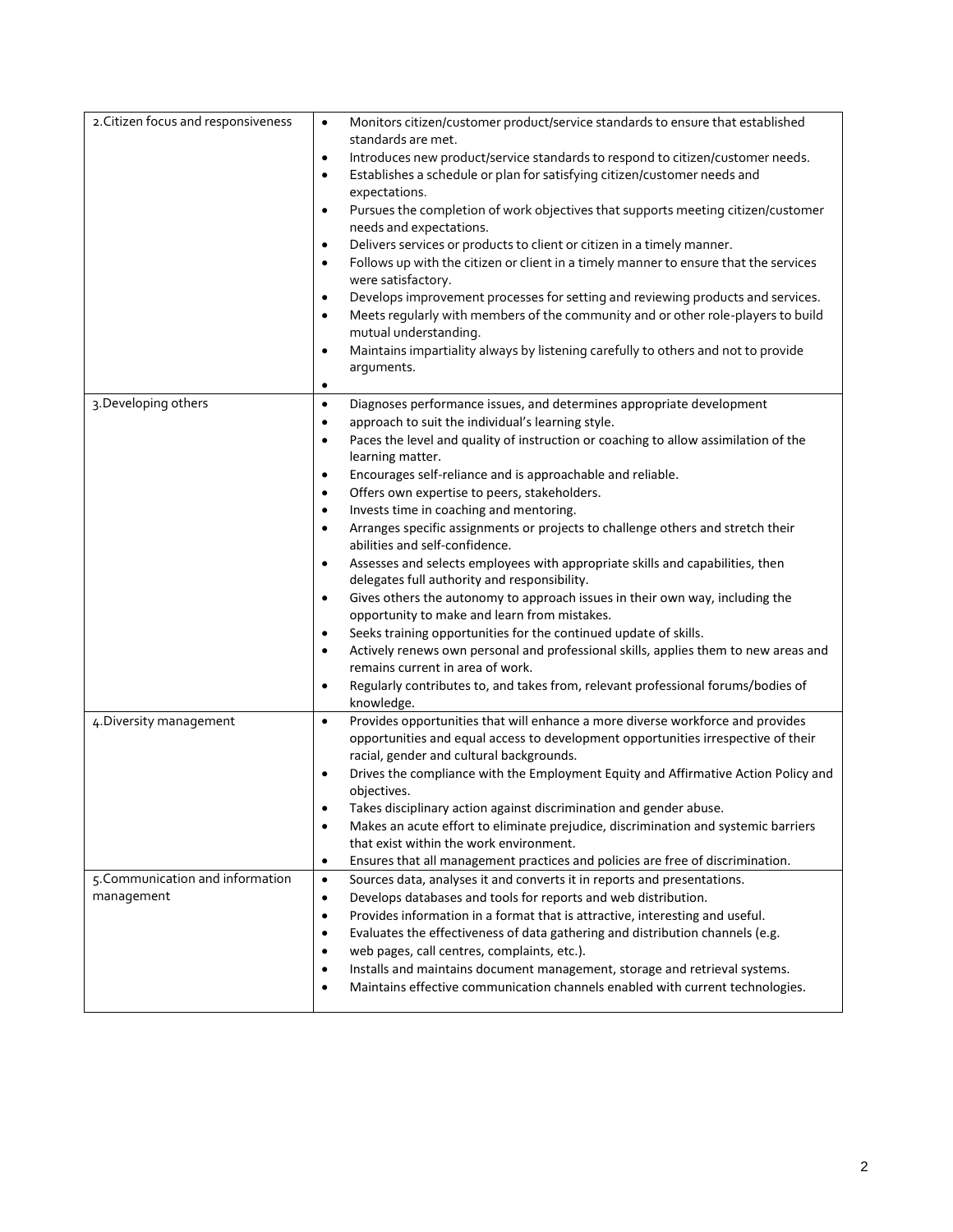| 6. Problem solving and decision | Acts decisively on own authority when timely action is needed.<br>$\bullet$                       |
|---------------------------------|---------------------------------------------------------------------------------------------------|
| making                          | Takes measured risks when it is necessary to ensure that initiatives are moved<br>$\bullet$       |
|                                 | forward.                                                                                          |
|                                 | Makes difficult or unpopular decisions.<br>$\bullet$                                              |
|                                 | Weighs alternatives without jumping to conclusions.<br>$\bullet$                                  |
|                                 | Identifies and takes alternative actions when the risks of taking the standard or<br>$\bullet$    |
|                                 | traditional approach is too high.                                                                 |
|                                 | Manages own feelings of disappointment, anger, etc. that come as the result of an<br>$\bullet$    |
|                                 | unpopular or difficult decision.                                                                  |
|                                 | Demonstrates sound judgement within time and resource constraints.<br>٠                           |
|                                 | Checks to see if the action proposed will satisfy the need (problem or opportunity).<br>$\bullet$ |
|                                 | Considers the risks involved with various courses of action.<br>$\bullet$                         |
|                                 | Checks assumptions against facts when making decisions.<br>$\bullet$                              |
|                                 | Chooses solutions with the best benefit-to cost ratios.<br>$\bullet$                              |
|                                 | Challenges subordinates to identify alternatives and plans to implement solutions.<br>$\bullet$   |
|                                 | $\bullet$                                                                                         |
| 7. Influence and impact         | Creates favourable first impressions quickly.<br>$\bullet$                                        |
|                                 | Is confident and persuasive.<br>$\bullet$                                                         |
|                                 | Maintains audience interest during discussion, presentations and meetings.<br>$\bullet$           |
|                                 | Supports and defends proposals made and convinces others of the benefits and<br>$\bullet$         |
|                                 | value of the proposals presented.                                                                 |
|                                 | Use a variety of different persuasions and "selling" techniques and tools when<br>$\bullet$       |
|                                 | meeting with others.                                                                              |
|                                 | Uses an in-depth understanding of the interactions within a group to move towards<br>$\bullet$    |
|                                 | a specific agenda (e.g. may share information among individuals to promote the                    |
|                                 | desired outcomes or interactions).                                                                |
|                                 | Uses direct persuasion in a discussion or presentation.<br>٠                                      |
| 8. Team Leadership              | Recognises the value of using teams to accomplish work-unit or the departmental<br>$\bullet$      |
|                                 | objectives.                                                                                       |
|                                 | Acts to build team spirit for purposes of promoting the effectiveness of the group or<br>٠        |
|                                 | business process.                                                                                 |
|                                 | Establishes norms for group behaviour (rules of engagement).<br>$\bullet$                         |
|                                 | Discusses progress of projects periodically with the team to ensure the goals and<br>$\bullet$    |
|                                 | objectives of the team can be accomplished.                                                       |
|                                 | Encourages groups to work together by agreeing the goals, processes, tasks and<br>$\bullet$       |
|                                 | completion of tasks.                                                                              |
|                                 | Applies group process skills to assist the team achieve their results.<br>٠                       |
|                                 | Recognises and praises the team for their effort and achievements.                                |
|                                 | Acts to promote good working relationships regardless of personal likes and dislikes.             |
|                                 | Encourages or facilitates beneficial resolution to conflict.                                      |
|                                 | Encourages the achievement of results through teamwork, co-operation and<br>$\bullet$             |
|                                 | collaboration.                                                                                    |
|                                 |                                                                                                   |
| 9. Applying technology          | Tests new technologies, work processes and practices to make transactions and the<br>$\bullet$    |
|                                 | collection of data and information more effective.                                                |
|                                 | Evaluates recent technological innovations as they relate to workplace systems.<br>$\bullet$      |
|                                 | Integrates technology and information technology systems with workplace activities<br>٠           |
|                                 | to resolve operational problems.                                                                  |
|                                 | Ensures technology is adequate to help achieve business objectives.                               |
|                                 | Ensures staff has access to the appropriate technology.                                           |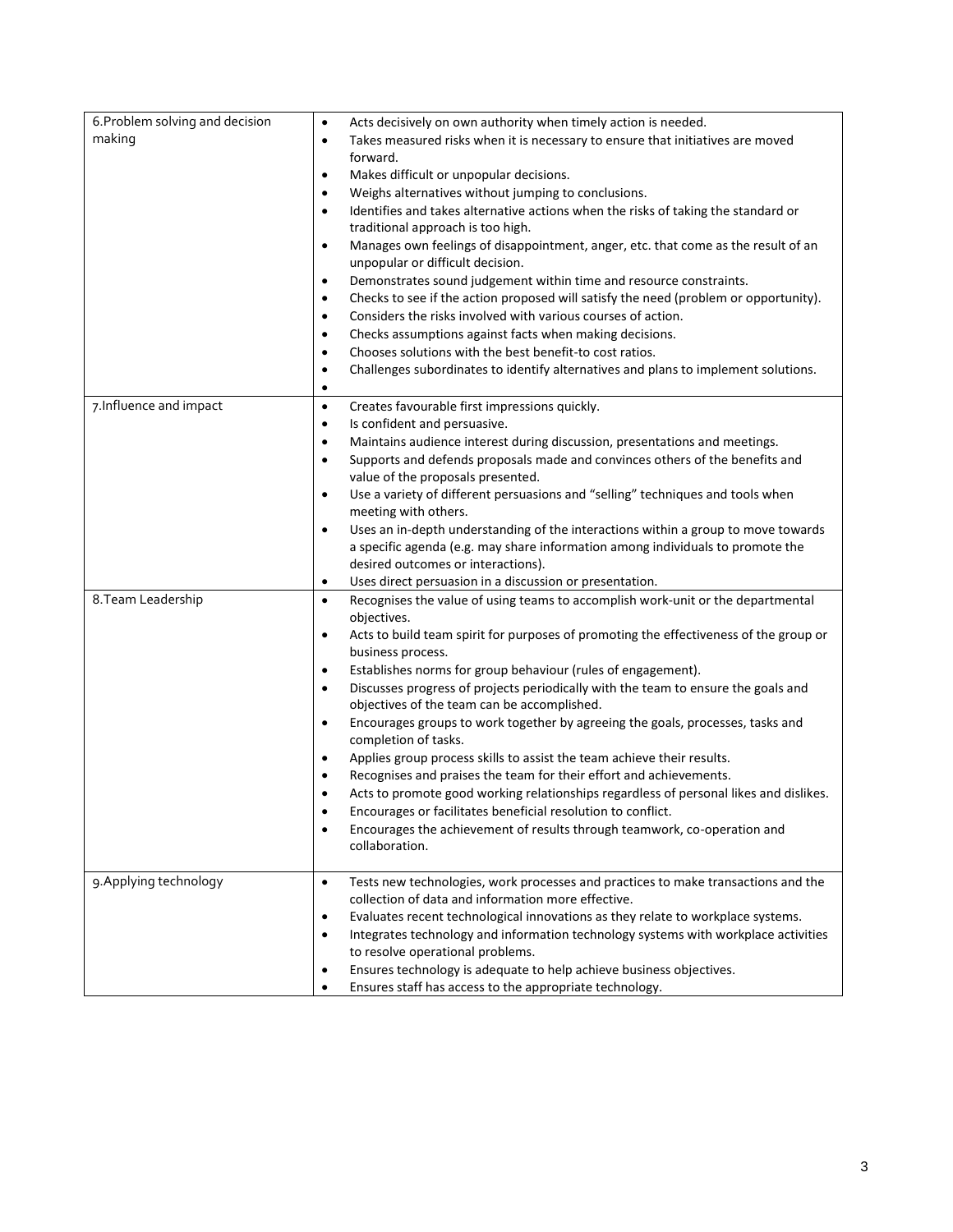| 10. Planning and organising         | Translates objectives into specific plans.<br>$\bullet$<br>Prepares clear plans and a strategic focus before starting to work on projects or<br>$\bullet$                                               |
|-------------------------------------|---------------------------------------------------------------------------------------------------------------------------------------------------------------------------------------------------------|
|                                     | implement initiatives.                                                                                                                                                                                  |
|                                     | Organises, prioritises and schedules tasks so they can be performed within budget<br>$\bullet$                                                                                                          |
|                                     | and with the efficient use of time and resources.                                                                                                                                                       |
|                                     | Measures progress and monitors performance and results.<br>$\bullet$                                                                                                                                    |
|                                     | Achieves goals in a timely manner, despite obstacles encountered, by organising,<br>$\bullet$                                                                                                           |
|                                     | reprioritising and re-planning.                                                                                                                                                                         |
|                                     | Translates objectives into specific plans.<br>$\bullet$                                                                                                                                                 |
|                                     | Sets goals and objectives relevant to the function and focuses on the<br>$\bullet$                                                                                                                      |
|                                     | citizen's/customer's needs.                                                                                                                                                                             |
|                                     | Attends to and manages multiple tasks and details by focusing on key priorities and<br>$\bullet$                                                                                                        |
|                                     | delegation to others.                                                                                                                                                                                   |
|                                     | Identifies and allocates resources.                                                                                                                                                                     |
|                                     | Develops contingency plans for potential problems.<br>$\bullet$                                                                                                                                         |
|                                     | Co-ordinates work efforts when necessary to produce deliverables.<br>$\bullet$                                                                                                                          |
|                                     |                                                                                                                                                                                                         |
| 11. Managing interpersonal conflict | $\bullet$<br>Views opposing parties as equal partners in terms of their right to express their own                                                                                                      |
| and resolving problems              | viewpoints.                                                                                                                                                                                             |
|                                     | Patiently listens to and makes an effort to understand other viewpoints.<br>$\bullet$                                                                                                                   |
|                                     | Acts calmly and rationally in conflict situations with empathy and self-detachment.<br>$\bullet$                                                                                                        |
|                                     | Demonstrates a willingness to see things from the other's point of view.<br>$\bullet$                                                                                                                   |
|                                     | Enthusiastically accepts and promotes change.<br>$\bullet$                                                                                                                                              |
| 12. Network and building bonds      | $\bullet$<br>Builds and maintains alliances and networks of citizens/customers, colleagues and                                                                                                          |
|                                     | interest groups inside and outside the Ministry and Department.                                                                                                                                         |
|                                     | Shares with colleague's information obtained through participation in joint projects.<br>$\bullet$<br>Utilises informal opportunities to go to official gatherings or task forces or gains<br>$\bullet$ |
|                                     | access to the most useful development opportunities.                                                                                                                                                    |
|                                     | Builds visibility by improving quality of work, publicising work, teaching and<br>$\bullet$                                                                                                             |
|                                     | developing others, communicating skills and "standing out from the crowd"                                                                                                                               |
|                                     | (memorability).                                                                                                                                                                                         |
|                                     | Recognises the people who should be part of your network and the contribution<br>$\bullet$                                                                                                              |
|                                     | they can offer.                                                                                                                                                                                         |
|                                     | Develops good working relationships with people so that they reciprocate, based on                                                                                                                      |
|                                     | a good knowledge of your work quality, knowledge and a high degree of trust.                                                                                                                            |
|                                     | Leverages own strengths more productively by making alliances with others who<br>$\bullet$                                                                                                              |
|                                     | have skills that are different yet complementary by finding new skills and new ways                                                                                                                     |
|                                     | of working.                                                                                                                                                                                             |
| 13. Budgeting and Financial         | Develops own work-unit budget and manages the unit's finances as required in<br>$\bullet$                                                                                                               |
| Management                          | terms of the PFMA.                                                                                                                                                                                      |
|                                     | Interprets the requirements of the PFMA and provides advice on existing financial<br>$\bullet$                                                                                                          |
|                                     | policies.                                                                                                                                                                                               |
|                                     | Promotes adherence to government policy and overall financial function.<br>$\bullet$                                                                                                                    |
|                                     | Reviews and monitors budget to ensure that the required financial procedures are<br>$\bullet$<br>adhered to and all monies are accounted for.                                                           |
|                                     | Monitors, in a broad scope, compliance with policy.<br>$\bullet$                                                                                                                                        |

|    | <b>KEY OBJECTIVES</b>                                                 |
|----|-----------------------------------------------------------------------|
| a) | Interprets specifications, technical designs and flow charts.         |
| b) | Builds, maintains and modifies the code for software applications.    |
|    | Constructs technical specifications from a business functional model. |
|    | Tests and writes technical documentation.                             |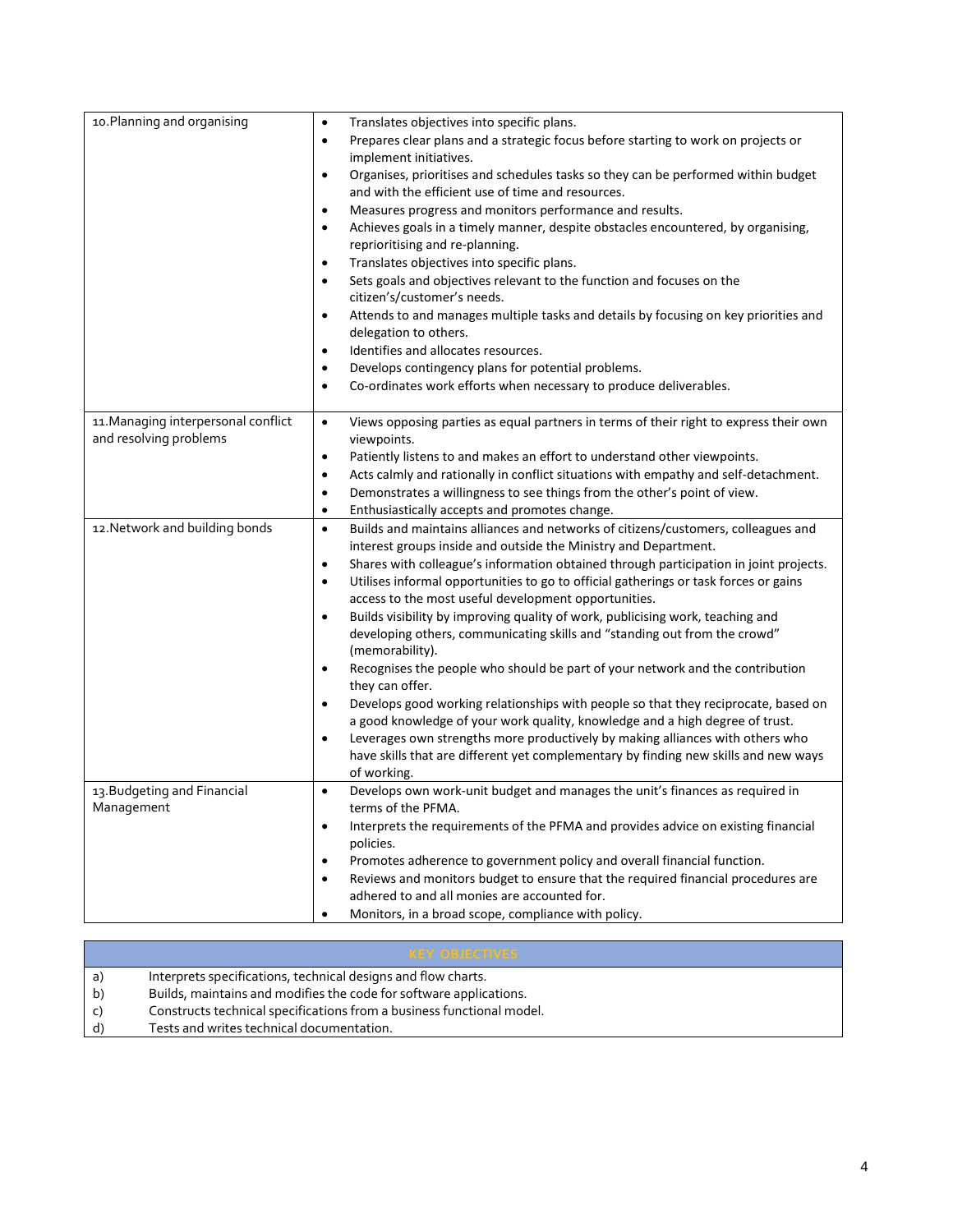| <b>REQUIRED QUALIFICATIONS AND EXPERIENCE</b>                                                           |                                                                              |  |
|---------------------------------------------------------------------------------------------------------|------------------------------------------------------------------------------|--|
| Qualifications                                                                                          | Experience                                                                   |  |
| Matric / Grade 12                                                                                       | •At least 5 years of experience as a Full Stack Developer or<br>similar role |  |
| Bachelor's Degree MIS, CIS, Computer Science, Data Science,<br><b>Informatics or Business Analytics</b> | •Experience in Python, XML, JavaScript, SQL, CSS/HTML and<br>other languages |  |
|                                                                                                         | •Familiarity with databases (e.g. PostgreSQL, MySQL,                         |  |
|                                                                                                         | MongoDB, SQL), web servers (e.g. Apache) and UI/UX design                    |  |
|                                                                                                         | •Lynux Experience                                                            |  |
|                                                                                                         | • Experience with web development and/or data-driven                         |  |
|                                                                                                         | programming                                                                  |  |
|                                                                                                         | •Business analysis experience                                                |  |

| <b>MAIN TASKS</b>                       |                                                                                                                                                                                                                                                                                                                                                                                              |
|-----------------------------------------|----------------------------------------------------------------------------------------------------------------------------------------------------------------------------------------------------------------------------------------------------------------------------------------------------------------------------------------------------------------------------------------------|
| 1.Stakeholder Engagement                | ·Maintain contact with users to analyse system performance<br>and efficiency.<br>. Provide training support and consult with users to discuss<br>desired output and user expectation.<br>. Consult with information systems staff regarding system<br>design, problems and developments and other related<br>matters.<br>. Help other staff with system design phase of new<br>applications. |
| 2.Strategic Alignment                   | •Contribute to and deliver on system operations goals to<br>ensure strategic alignment with INSETA.                                                                                                                                                                                                                                                                                          |
| 3. Compliance and Risk Management       | . Write and maintain program and system operations<br>documentation for users and operators.<br>•Assure documentation contains steps to initiate programs<br>and routines to remedy interruptions in program runs.                                                                                                                                                                           |
| 4. Continuous Improvement               | .Design and modify existing programs and data structures.<br>•Provide for proper maintenance of assigned programs.<br>. Perform analysis and modification of existing programs and<br>operations to meet changing needs and to provide for system<br>enhancements.                                                                                                                           |
| <b>5. System Design and Analysis</b>    | .Design, program, code and analyse new computer programs<br>and<br>.Data structures in accordance with specifications and user<br>needs, including screen formats and job control language<br>procedures in accordance with programming standards.<br>. Reporting and dashboard production.                                                                                                  |
| 6.System Maintenance and Administration | ·Maintain file structures used in programs.<br>•Maintain flow charts or narrative description of program<br>flow, purpose and operation.<br>·Maintain current knowledge of developments, issues and<br>advancements in data processing equipment and software.                                                                                                                               |
| 7.<br><b>Quality Assurance</b>          | • Examine output data from program operations to verify and<br>assure accuracy and completeness of data.<br>. Test and de-bug programs to assure reliability of program<br>operations.                                                                                                                                                                                                       |

The responsibilities contained in this document are not necessarily exhaustive and the employer is entitled to instruct the employee to carry out additional duties or responsibilities which may fall reasonably within the ambit of the position profile or in accordance with operational requirements.